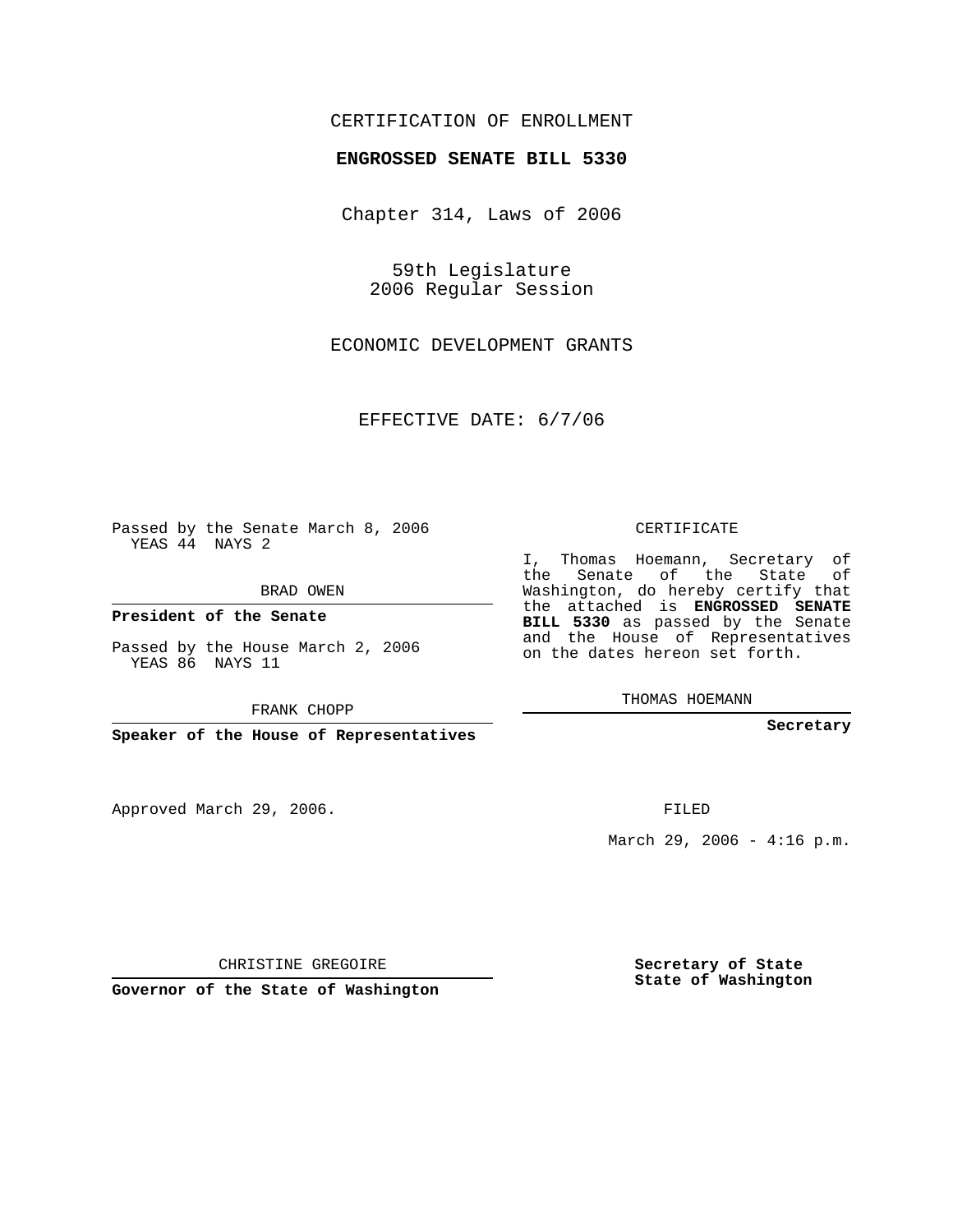## **ENGROSSED SENATE BILL 5330** \_\_\_\_\_\_\_\_\_\_\_\_\_\_\_\_\_\_\_\_\_\_\_\_\_\_\_\_\_\_\_\_\_\_\_\_\_\_\_\_\_\_\_\_\_

\_\_\_\_\_\_\_\_\_\_\_\_\_\_\_\_\_\_\_\_\_\_\_\_\_\_\_\_\_\_\_\_\_\_\_\_\_\_\_\_\_\_\_\_\_

## AS AMENDED BY THE HOUSE

Passed Legislature - 2006 Regular Session

**State of Washington 59th Legislature 2006 Regular Session By** Senators Shin, Rasmussen, Berkey, McAuliffe and Kohl-Welles Read first time 01/20/2005. Referred to Committee on International Trade & Economic Development.

 AN ACT Relating to economic development grants and assistance; adding a new section to chapter 43.330 RCW; and creating a new section.

BE IT ENACTED BY THE LEGISLATURE OF THE STATE OF WASHINGTON:

 NEW SECTION. **Sec. 1.** The legislature declares that it is the state's policy to encourage the use of federal and private funds for economic development purposes and to use state resources to leverage federal and private dollars to supplement state economic development efforts.

 NEW SECTION. **Sec. 2.** A new section is added to chapter 43.330 RCW to read as follows:

 (1) The department shall make available, within existing resources, an inventory of grant opportunities for state agencies, local governments, and other community organizations engaged in economic development activities.

 (2) In developing the inventory of economic development grant opportunities, the department may:

 (a) Regularly review the federal register for opportunities to 18 apply for grants, research projects, and demonstration projects;